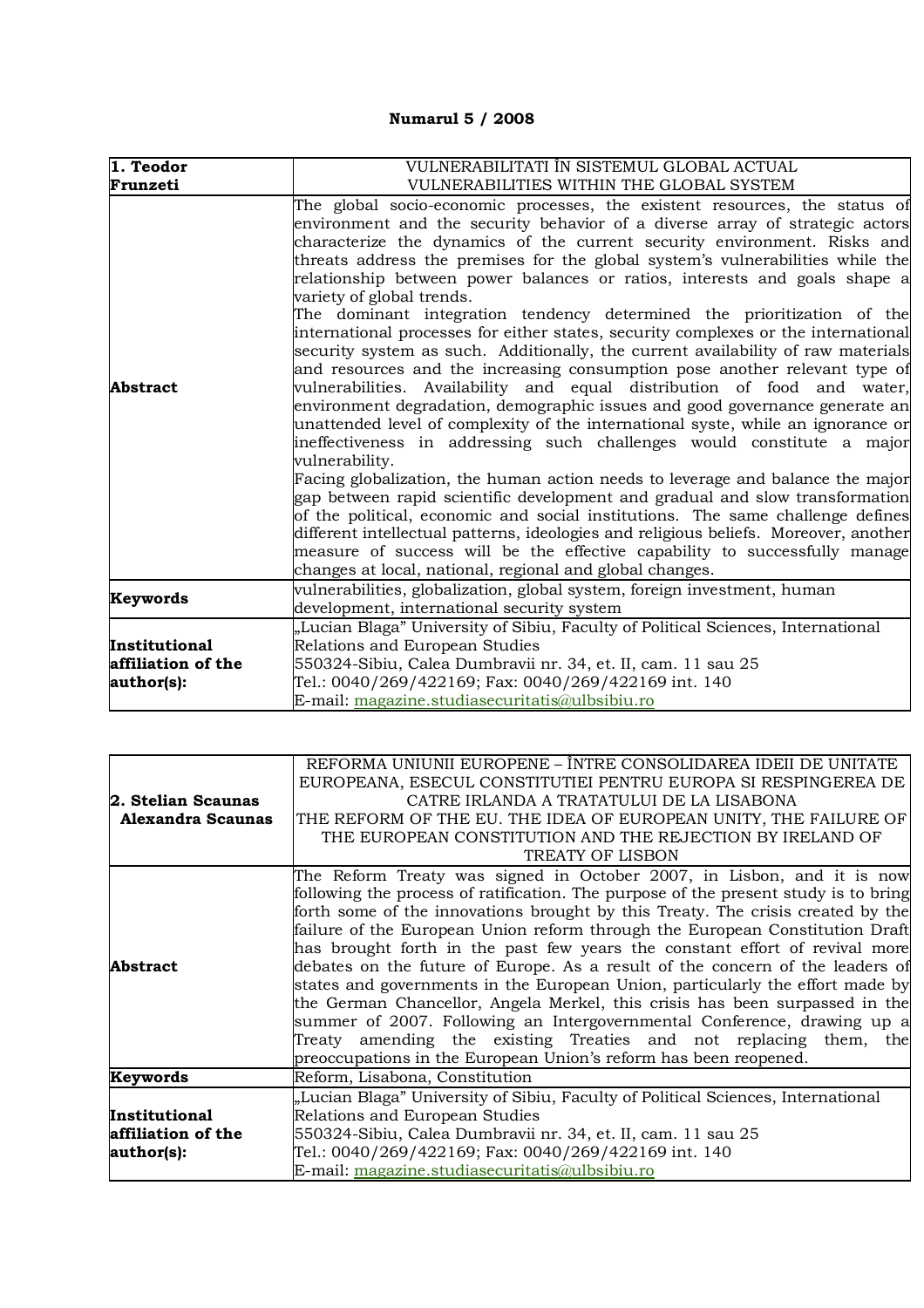| 3. Cristina Gresanu                               | COMITETUL REPREZENTANTILOR PERMANENTI (COREPER).<br>REPREZENTAREA PERMANENTA A ROMÂNIEI PE LÂNGA UE<br>THE COMMITTEE OF PERMANENT REPRESENTATIVES. THE PERMANENT<br>REPRESENTATION OF ROMANIA IN EU                                                                                                                                                                                                                                                                                                                                                                                                                                                                                                                                                                                                                                                                                                          |
|---------------------------------------------------|--------------------------------------------------------------------------------------------------------------------------------------------------------------------------------------------------------------------------------------------------------------------------------------------------------------------------------------------------------------------------------------------------------------------------------------------------------------------------------------------------------------------------------------------------------------------------------------------------------------------------------------------------------------------------------------------------------------------------------------------------------------------------------------------------------------------------------------------------------------------------------------------------------------|
| <b>Abstract</b>                                   | The Committee of Permanent Representatives (Coreper) originated as an<br>interactive diplomatic forum to prepare meetings of the Council of Ministers. It is<br>responsible for preparing the work of the Council and for carrying out the tasks<br>assigned to it by the Council. In essence, Coreper holds responsibility for the<br>performance of Council as a hole. It quickly and quietly evolved into a locus of<br>continuous negotiation and de facto decision-making, gaining the reputation as<br>" the place to do the deal".<br>Most importantly, as this paper will show, Coreper is a place where the<br>ambassadors integrate interests in a collective decision-making system with its<br>own organizational culture, norms, rationality and style of discourse. It is also<br>important to say that Coreper is the site in EU where national interests and<br>European solutions interact. |
| Keywords                                          | Council of Ministers, The Committee of Permanent Representatives, negotiation,<br>decision-making                                                                                                                                                                                                                                                                                                                                                                                                                                                                                                                                                                                                                                                                                                                                                                                                            |
| Institutional<br>affiliation of the<br>author(s): | "Lucian Blaga" University of Sibiu, Faculty of Political Sciences, International<br>Relations and European Studies<br>550324-Sibiu, Calea Dumbravii nr. 34, et. II, cam. 11 sau 25<br>Tel.: 0040/269/422169; Fax: 0040/269/422169 int. 140<br>E-mail: magazine.studiasecuritatis@ulbsibiu.ro                                                                                                                                                                                                                                                                                                                                                                                                                                                                                                                                                                                                                 |

|                      | TENDINTE DE REGIONALIZARE ÎN CADRUL UNIUNII EUROPENE. STUDIU DE                                                              |
|----------------------|------------------------------------------------------------------------------------------------------------------------------|
| 4. Paula Diana Urdas | CAZ: SITUATIA BASCA DIN NORDUL SPANIEI                                                                                       |
|                      | TENDENCIES OF REGIONALIZATION INSIDE THE EUROPEAN UNION. THE                                                                 |
|                      | BASQUE SITUATION IN THE NORTH OF SPAIN                                                                                       |
|                      | Tendencies nowadays in Europe and globally, can be grouped in phenomena                                                      |
|                      | likemondialization, regionalization or globalization.                                                                        |
|                      | Regionalization represents mainly a process in transition, of creating new                                                   |
|                      | economic and commercial regional groups that come together in almost all                                                     |
|                      | countries over the world. Regionalization was not meant to be reduced at                                                     |
| <b>Abstract</b>      | fragmentizing the world's system, on the contrary, it was meant to create                                                    |
|                      | complementary regions inside an opened system.                                                                               |
|                      | Another important element of the international system that has to be analyzed is                                             |
|                      | represented by ensuring security worldwide. Even if dissensions inside the                                                   |
|                      | European Union existed in time and they still exist today, I would like to present                                           |
|                      | the situation nowadays in the North of Spain, country that had to confront with                                              |
|                      | conflicts in the Basque region, and in which the administration tried to maintain                                            |
|                      | the balance and to negotiate with different leaders of the Basque community,                                                 |
|                      | ETA members who promoted and fought for the independence of the region. This                                                 |
|                      | problem still exists, though progresses have been made and the atmosphere<br>seems more relaxed and detached in present day. |
| Keywords             | Spain, separatist movements, regionalization,                                                                                |
|                      | "Lucian Blaga" University of Sibiu, Faculty of Political Sciences, International                                             |
| Institutional        | Relations and European Studies                                                                                               |
| affiliation of the   | 550324-Sibiu, Calea Dumbravii nr. 34, et. II, cam. 11 sau 25                                                                 |
| author(s):           | Tel.: 0040/269/422169; Fax: 0040/269/422169 int. 140                                                                         |
|                      | E-mail: magazine.studiasecuritatis@ulbsibiu.ro                                                                               |

|                   | FORUMUL DEMOCRAT AL GERMANILOR DIN ROMÂNIA ÎNTRE ACTIVITATEA |
|-------------------|--------------------------------------------------------------|
| 5. Dana Alexandru | POLITICA SI CEA NEGUVERNAMENTALA                             |
|                   | POLITICAL AND NONGOVERNMENTAL ACTIVITY OF THE GERMAN         |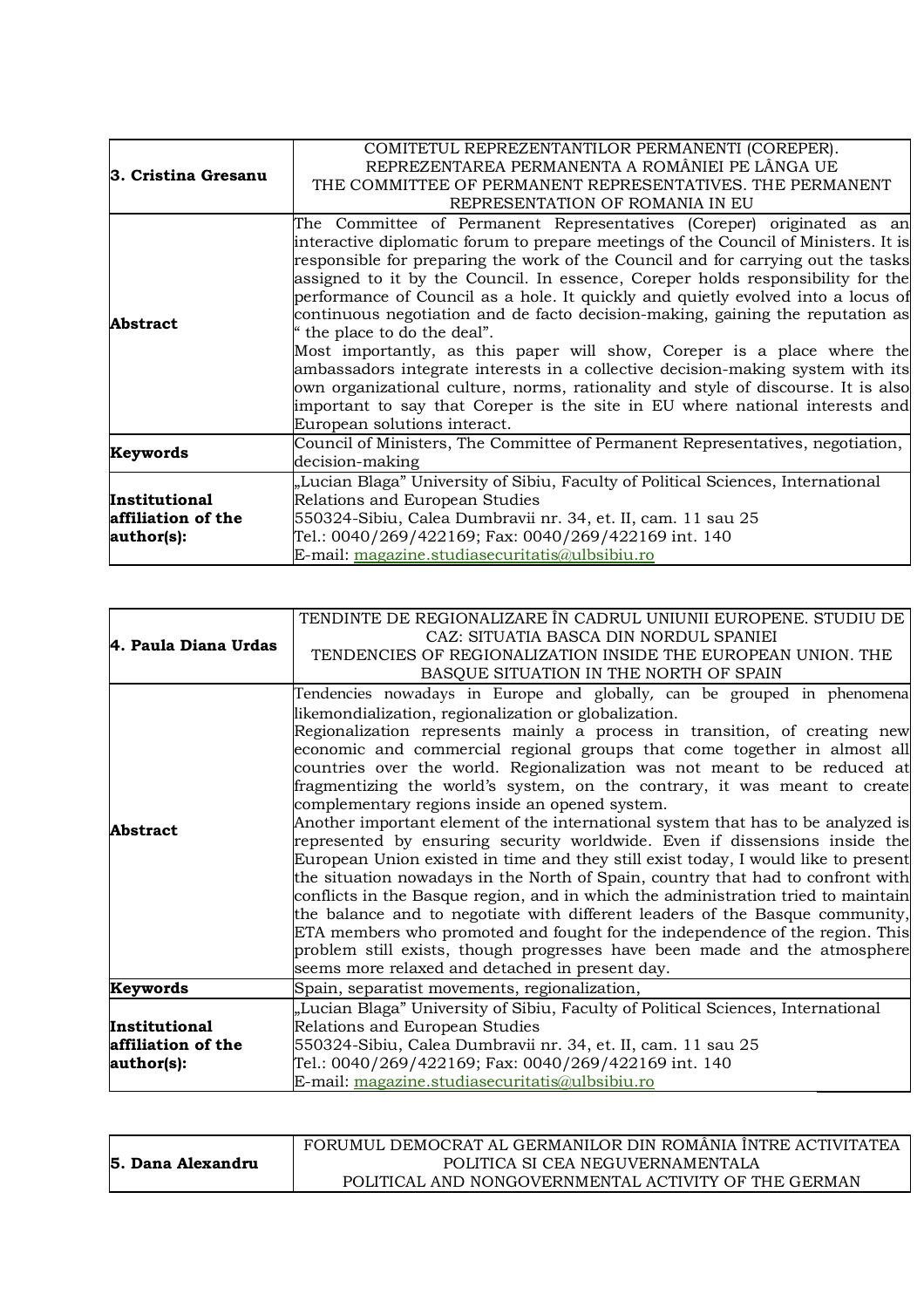|                                                   | DEMOCRATIC FORUM IN ROMANIA                                                                                                                                                                                                                                                                                                                                                                                                                                                                                                                                                                                                                                                                                                                                                                                                                                                                                                                                                                                                                                                                                                                                                                                                                                                                                                                                           |
|---------------------------------------------------|-----------------------------------------------------------------------------------------------------------------------------------------------------------------------------------------------------------------------------------------------------------------------------------------------------------------------------------------------------------------------------------------------------------------------------------------------------------------------------------------------------------------------------------------------------------------------------------------------------------------------------------------------------------------------------------------------------------------------------------------------------------------------------------------------------------------------------------------------------------------------------------------------------------------------------------------------------------------------------------------------------------------------------------------------------------------------------------------------------------------------------------------------------------------------------------------------------------------------------------------------------------------------------------------------------------------------------------------------------------------------|
| <b>Abstract</b>                                   | As a rule, political scientists place the non-governmental organizations into the<br>category of political pressure groups. As non-political parties, associations can<br>aim their political way at satisfying their own claims, by "lobby" activities, that<br>is, by imposing pressure on parties, Members of Parliament, on civil servants<br>generally, in order for them to promote the required legislation.<br>From its foundation, the initiators of the FDGR conceived the organization as a<br>dual one, with non-governmental objectives, but also with clearly political<br>objectives, comprised in the statement "representation in the bodies of power<br>and of state administration" and in the invocation of the decree regarding the<br>foundation and functioning of political parties.<br>The political preoccupation of the organization is emphasized only at the turn of<br>electoral cycles, the objectives being limited to winning the positions of mayor<br>and of local or district counselors in some constituencies in Transylvania. In this<br>aspect, FDGR works exactly as a political party: launches candidates into the<br>electoral campaign, promotes its own program, presents electoral lists, uses the<br>classical electoral means and methods, receives state subventions in order to<br>back up its electoral campaign. |
| Keywords                                          | pressure group, non-governmental organization, political party, national<br>minorities                                                                                                                                                                                                                                                                                                                                                                                                                                                                                                                                                                                                                                                                                                                                                                                                                                                                                                                                                                                                                                                                                                                                                                                                                                                                                |
| Institutional<br>affiliation of the<br>author(s): | "Lucian Blaga" University of Sibiu, Faculty of Political Sciences, International<br>Relations and European Studies<br>550324-Sibiu, Calea Dumbravii nr. 34, et. II, cam. 11 sau 25<br>Tel.: 0040/269/422169; Fax: 0040/269/422169 int. 140<br>E-mail: magazine.studiasecuritatis@ulbsibiu.ro                                                                                                                                                                                                                                                                                                                                                                                                                                                                                                                                                                                                                                                                                                                                                                                                                                                                                                                                                                                                                                                                          |

| 6. Sabina Ionescu                                 | DEMOCRATIE ÎN AFRICA - O SOLUTIE PENTRU LUME SAU PENTRU OAMENI?<br>DEMOCRACY IN AFRICA – A SOLUTION FOR THE WORLD OR FOR THE<br>PEOPLE?                                                                                                                                                      |
|---------------------------------------------------|----------------------------------------------------------------------------------------------------------------------------------------------------------------------------------------------------------------------------------------------------------------------------------------------|
| <b>Abstract</b>                                   | In Africa there are very many states with major political problems. The political<br>solutions create important advantages for multinational companies. The great<br>resources of this continent are nowadays, exploited by foreign countries,<br>especially the great powers.               |
| Keywords                                          | Africa, African politics, democratization, decolonization, neocolonialism, African<br>culture                                                                                                                                                                                                |
| Institutional<br>affiliation of the<br>author(s): | "Lucian Blaga" University of Sibiu, Faculty of Political Sciences, International<br>Relations and European Studies<br>550324-Sibiu, Calea Dumbravii nr. 34, et. II, cam. 11 sau 25<br>Tel.: 0040/269/422169; Fax: 0040/269/422169 int. 140<br>E-mail: magazine.studiasecuritatis@ulbsibiu.ro |

| 7. Adriean Parlog                                 | SECURITATEA EUROPEANA ÎN ERA POST BIPOLARA: UNIUNEA EUROPEANA<br>SI "STRATEGIA SOLANA"<br>THE EUROPEAN SECURITY IN THE POST COMMUNIST ERA: THE E.U. AND<br>THE SOLANA STRATEGY                                                                                                               |
|---------------------------------------------------|----------------------------------------------------------------------------------------------------------------------------------------------------------------------------------------------------------------------------------------------------------------------------------------------|
| <b>Abstract</b>                                   | NATO continues to provide the European Security but the greater powers of the<br>continent are struggling to create the European Armed Forces in order to sustain<br>it's economical growth and trade at a global level.                                                                     |
| <b>Keywords</b>                                   | Europe, European politics, European Security, the Solana strategy                                                                                                                                                                                                                            |
| Institutional<br>affiliation of the<br>author(s): | "Lucian Blaga" University of Sibiu, Faculty of Political Sciences, International<br>Relations and European Studies<br>550324-Sibiu, Calea Dumbravii nr. 34, et. II, cam. 11 sau 25<br>Tel.: 0040/269/422169; Fax: 0040/269/422169 int. 140<br>E-mail: magazine.studiasecuritatis@ulbsibiu.ro |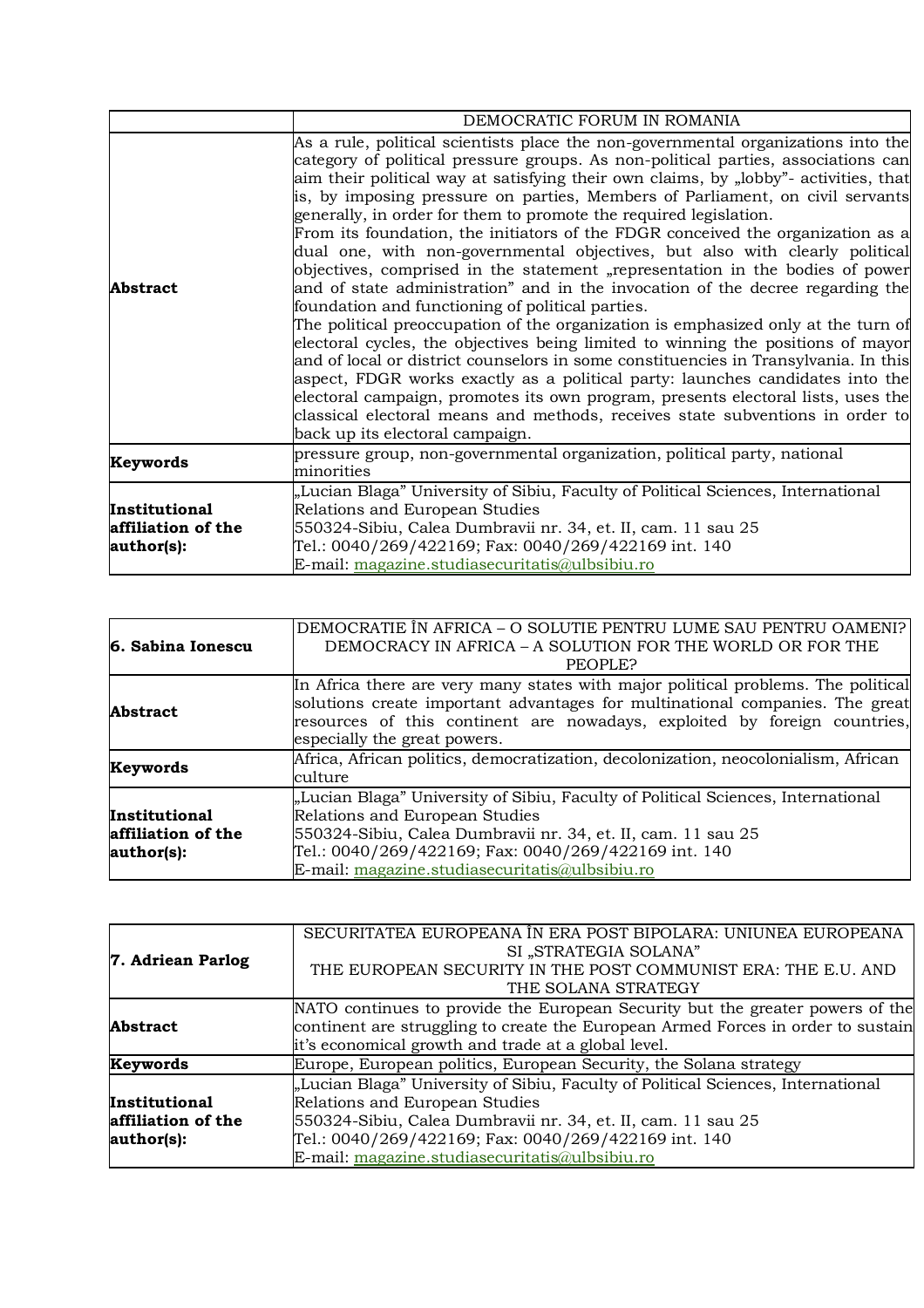| 8. Adrian Dobre                                   | INTERDEPENDENTA SECURITATE UMANA – SECURITATE NATIONALA                                                                                                                                                                                                                                                                                                                                                                                                                                                                                                                                                                                                                                                                                                                                                                                                                                                                                                                                                                                                                                                                     |
|---------------------------------------------------|-----------------------------------------------------------------------------------------------------------------------------------------------------------------------------------------------------------------------------------------------------------------------------------------------------------------------------------------------------------------------------------------------------------------------------------------------------------------------------------------------------------------------------------------------------------------------------------------------------------------------------------------------------------------------------------------------------------------------------------------------------------------------------------------------------------------------------------------------------------------------------------------------------------------------------------------------------------------------------------------------------------------------------------------------------------------------------------------------------------------------------|
| Veronica Ciortea                                  | THE HUMAN-NATIONAL SECURITY RELATION                                                                                                                                                                                                                                                                                                                                                                                                                                                                                                                                                                                                                                                                                                                                                                                                                                                                                                                                                                                                                                                                                        |
| <b>Abstract</b>                                   | Commission on Human Security defines human security as the protection of "the<br>wital core of all human lives in ways that enhance human freedoms and<br>fulfillment". Human security means protecting fundamental freedoms. It means<br>protecting people from critical and pervasive threats and situations. It means<br>using processes that build on people's strengths and aspirations. It means<br>creating political, social, environmental, economic, military and cultural systems<br>that, when combined, give people the building blocks for survival, livelihood and<br>dignity.<br>State power and state security would be established and expanded to sustain<br>order and peace. But in the 21st century, both the challenges to security and its<br>protectors have become more complex. The state remains the fundamental<br>purveyor of security. Yet it often fails to fulfill its security obligations—and at<br>times has even become a source of threat to its own people. That is why attention<br>must now shift from the security of the state to the security of the people—to<br>human security |
| Keywords                                          | Human security, national security, national state, human rights                                                                                                                                                                                                                                                                                                                                                                                                                                                                                                                                                                                                                                                                                                                                                                                                                                                                                                                                                                                                                                                             |
| Institutional<br>affiliation of the<br>author(s): | "Lucian Blaga" University of Sibiu, Faculty of Political Sciences, International<br>Relations and European Studies<br>550324-Sibiu, Calea Dumbravii nr. 34, et. II, cam. 11 sau 25<br>Tel.: 0040/269/422169; Fax: 0040/269/422169 int. 140<br>E-mail: magazine.studiasecuritatis@ulbsibiu.ro                                                                                                                                                                                                                                                                                                                                                                                                                                                                                                                                                                                                                                                                                                                                                                                                                                |

| 9. Mihai Neag                                     | EFECTE ALE MANIPULARII INFORMATIONALE ASUPRA ACTIUNII MILITARE<br>THE EFFECTS OF INTELLIGENCE MANIPULATION UPON MILITARY ACTIONS                                                                                                                                                                                                                                                                       |
|---------------------------------------------------|--------------------------------------------------------------------------------------------------------------------------------------------------------------------------------------------------------------------------------------------------------------------------------------------------------------------------------------------------------------------------------------------------------|
| <b>Abstract</b>                                   | The manipulation generally involves the influence factors that may or may not try to<br>influence the social representations of a so called target. The manipulating<br>techniques and strategies are based on the control gaining against subjects<br>behavior, thinking and feelings, in certain social situations and along a certain<br>period of time, in order to register different advantages. |
| Keywords                                          | Intelligence, manipulation, military actions                                                                                                                                                                                                                                                                                                                                                           |
| Institutional<br>affiliation of the<br>author(s): | "Nicolae Balcescu" Land Forces Academy<br>str. Revolutiei nr. 3-5, Sibiu, RO, 550170<br>Tel: +40-269-432990<br>Fax: +40-269-215554<br>Email: office@armyacademy.ro                                                                                                                                                                                                                                     |

|                    | UN EXPOZEU AL SERVICIILOR DE INFORMATII SI SIGURANTA ROMÂNESTI                       |
|--------------------|--------------------------------------------------------------------------------------|
| $10.$ Payel        | ASUPRA SPIONAJULUI SOVIETIC ÎN BASARABIA INTERBELICA                                 |
| Moraru             | THE ROMANIAN INTELLIGENCE ABOUT THE SOVIET ESPIONAGE IN                              |
|                    | BESSARABIA DURING THE INTERWAR PERIOD                                                |
|                    | During the interwar period the soviets tried to destabilize the political and social |
| <b>Abstract</b>    | establishment in Bessarabia in order to get this Romanian province back. Finally,    |
|                    | the Soviet Union occupied Bessarabia in late June, 1940.                             |
| Keywords           | Bessarabia, soviet espionage, intelligence;                                          |
|                    | "Lucian Blaga" University of Sibiu, Faculty of Political Sciences, International     |
| Institutional      | Relations and European Studies                                                       |
| affiliation of the | 550324-Sibiu, Calea Dumbravii nr. 34, et. II, cam. 11 sau 25                         |
| author(s):         | Tel.: 0040/269/422169; Fax: 0040/269/422169 int. 140                                 |
|                    | E-mail: magazine.studiasecuritatis@ulbsibiu.ro                                       |

| $T \cap T$<br><b>DE</b><br>IN<br>IN.<br>יי<br>M |               |        |
|-------------------------------------------------|---------------|--------|
|                                                 | 11<br>.hammad | 11 T.A |